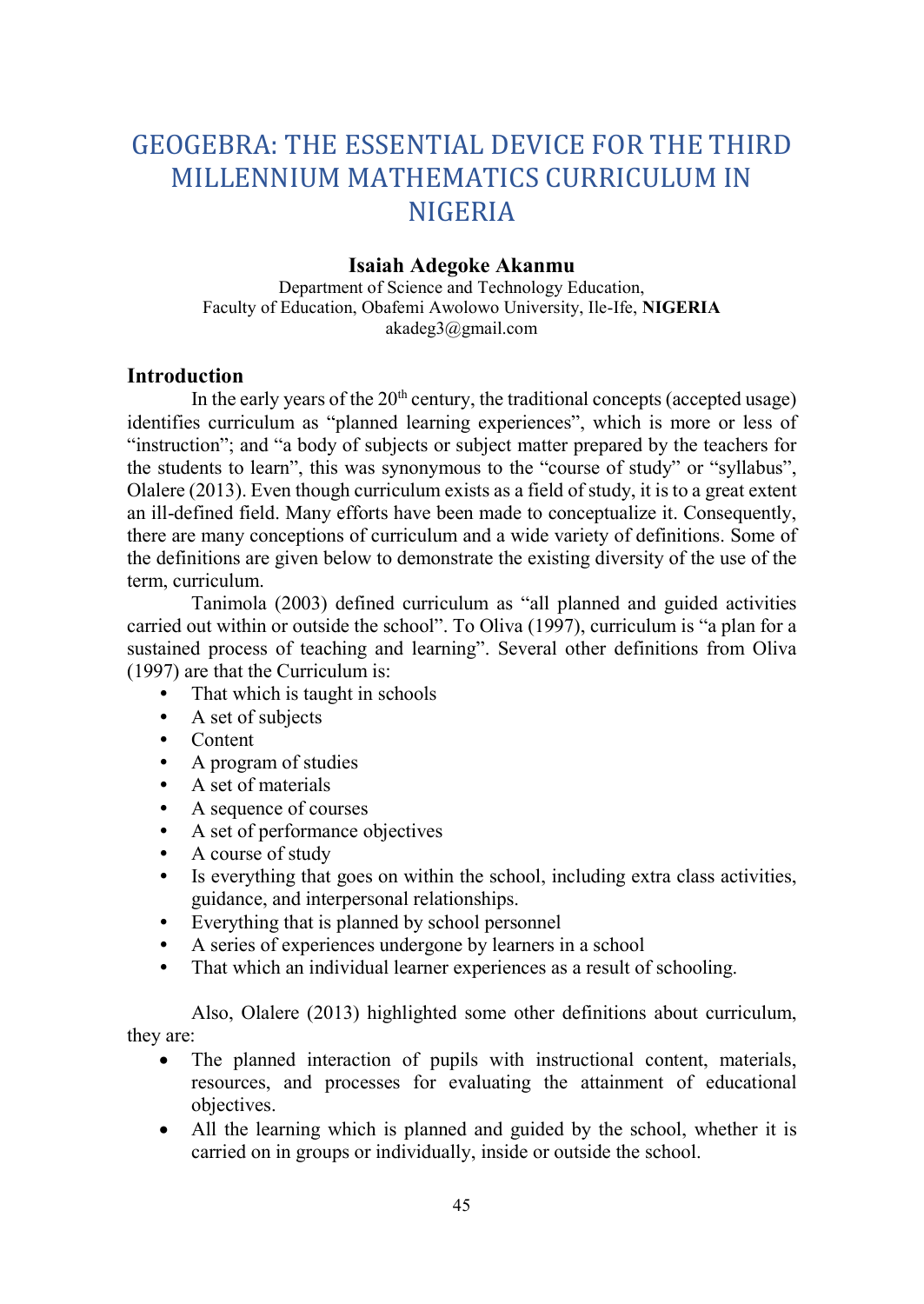- Outlines of the skills, performances, attitudes, and values pupils are expected to learn from schooling. It includes statements of desired pupils' outcomes, descriptions of materials, and the planned sequence that will be used to help pupils attain the outcomes.
- The total learning experience provided by a school. It includes the content of courses (the syllabus), the methods employed (strategies), and other aspects, like norms and values, which relate to the way the school is organised.
- The aggregate of courses of study given in a learning environment. The courses are arranged in a sequence to make learning a subject easier. In schools, a curriculum spans several grades.
- Curriculum can refer to the entire program provided by a classroom, school, district, state, or country.

As early as the seventeenth century, the University of Glasgow referred to its "course" of study as a curriculum, and by the nineteenth century European universities routinely referred to their curriculum to describe both the complete of course of study (as for a degree in Surgery) and particular courses and their content, (Wikipedia, 2013). Curriculum has numerous definitions, which can be slightly confusing. In its broadest sense, a curriculum may refer to all courses offered at a school. This is particularly true of schools at the university level, where the diversity of a curriculum might be an attractive point to a potential student. A curriculum may also refer to a defined and prescribed course of studies which students must fulfil in order to pass a certain level of education.

 Ehindero (2014) stipulated that "curriculum is a structured series of intended learning outcomes". Meanwhile, curriculum came from the Latin word "Currere" which means to run / to proceed, referring to the course of deeds and experiences through which children grow to become mature adult (Olalere, 2013).

# How to Develop a Curriculum?

Let us consider the various definitions of curriculum as stated and outlined above. What are the characteristics we can deduct from the various definitions? You will be right if you were able to deduce that the curriculum has the following characteristics:

- A curriculum has a content
- It is made up of experiences for the learner
- It is planned Tanimola (2003) noted the following about the curriculum:
- Why are we having a particular curriculum? Or What purpose is the curriculum intended to achieve? - (Objective)
- What learning experiences are to be presented? (Content)
- How will such learning experiences be presented? (Methodology)
- How are the learning outcomes assessed? (Validity and Reliability)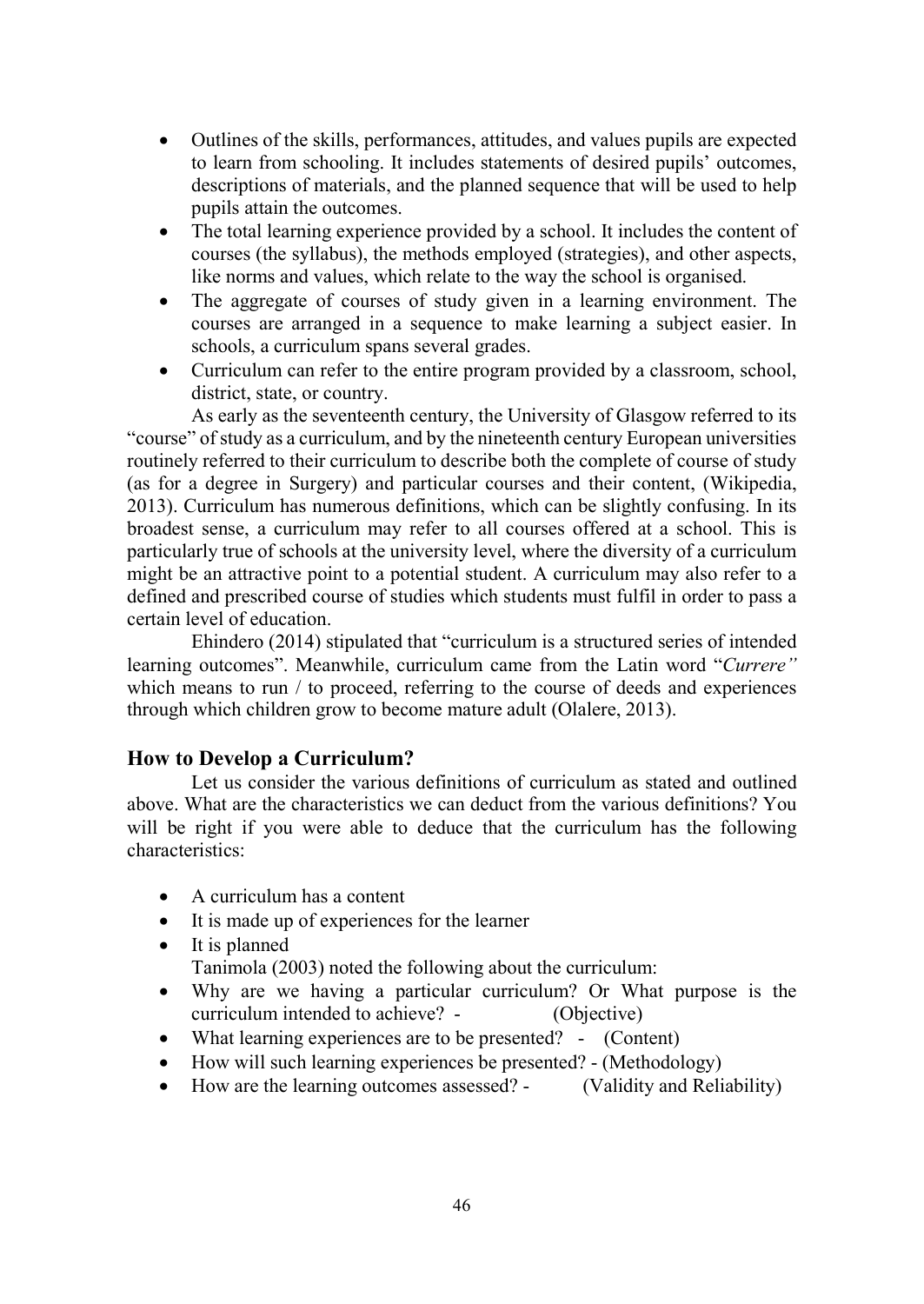These major questions are intricately related. The objective appears to be first, if education is viewed as a process of initialed in worthwhile activities. The reason for embarking on a series of planned and guided activities will determine somewhat the content and the methodology which will influence the choice of evaluation, instruments which in turns tries to determine whether the stated objectives have been achieved. The outcome of such evaluation should also help to assess the learning experiences (content) and the methodology used and their appropriateness in achieving stated objectives.

 Sometimes, new developments in the immediate society or in the larger world society such as new research discoveries, changing structure, re-orientation in a society, new economic, social and technological needs, among others, may reveal previous curriculum as inadequate and indicates the reason for the new objectives, which should be satisfied by new contents, new methodology and evaluation instruments; such changes in curriculum are usually placed in the hand of a special task force or committee, which will investigate the courses, the weaknesses or inadequacies of such curriculum and consider personnel, training, development of instructional materials and physical structures.

 Referring to secondary school education, curriculum could be referred to in two forms; (i) the range of courses from which students chose what subjects matters to study, and (ii) a specific learning program. In the latter case, the curriculum collectively describes the teaching, learning, and assessment materials available for a given course of study. Presently, a spiral curriculum is promoted as allowing students to revisit a subject matter's content at the different levels of development of the subject matter being studied.

 Olalere (2013) further pointed out the steps to follow while trying to develop a curriculum, they are:

- Define the objective(s) of the curriculum;
- Choose an appropriate title;
- Create a scope and sequence;
- Determine the teaching approach;
- Build in an assessment component;
- Establish a system of curriculum evaluation.

### GeoGebra and Mathematics Curriculum in Nigeria

Mathematics is a compulsory subject offered in Nigerian primary and secondary schools and is taught daily in all the schools or at least four times in a week. "It is a core subject in the school curriculum at least to the secondary level", Opayinka (2012). The first National Mathematics Curricula for Primary and Secondary Schools used in the country were developed in 1979. However, the secondary school curriculum was revised in 1985 to make provision for the 6-3-3-4 (6 years of primary, 3 years of junior secondary, 3 years of senior secondary, 4 years of tertiary) system of education introduced in the country at that time as against the 6-5-4 (6 years of primary, 5 years of secondary and 4 years of tertiary) system that was in existence before then. The Universal Basic Education (UBE) programme was launched in the country in 1999 as a replacement of the 6-3-3-4 system in the country. The programme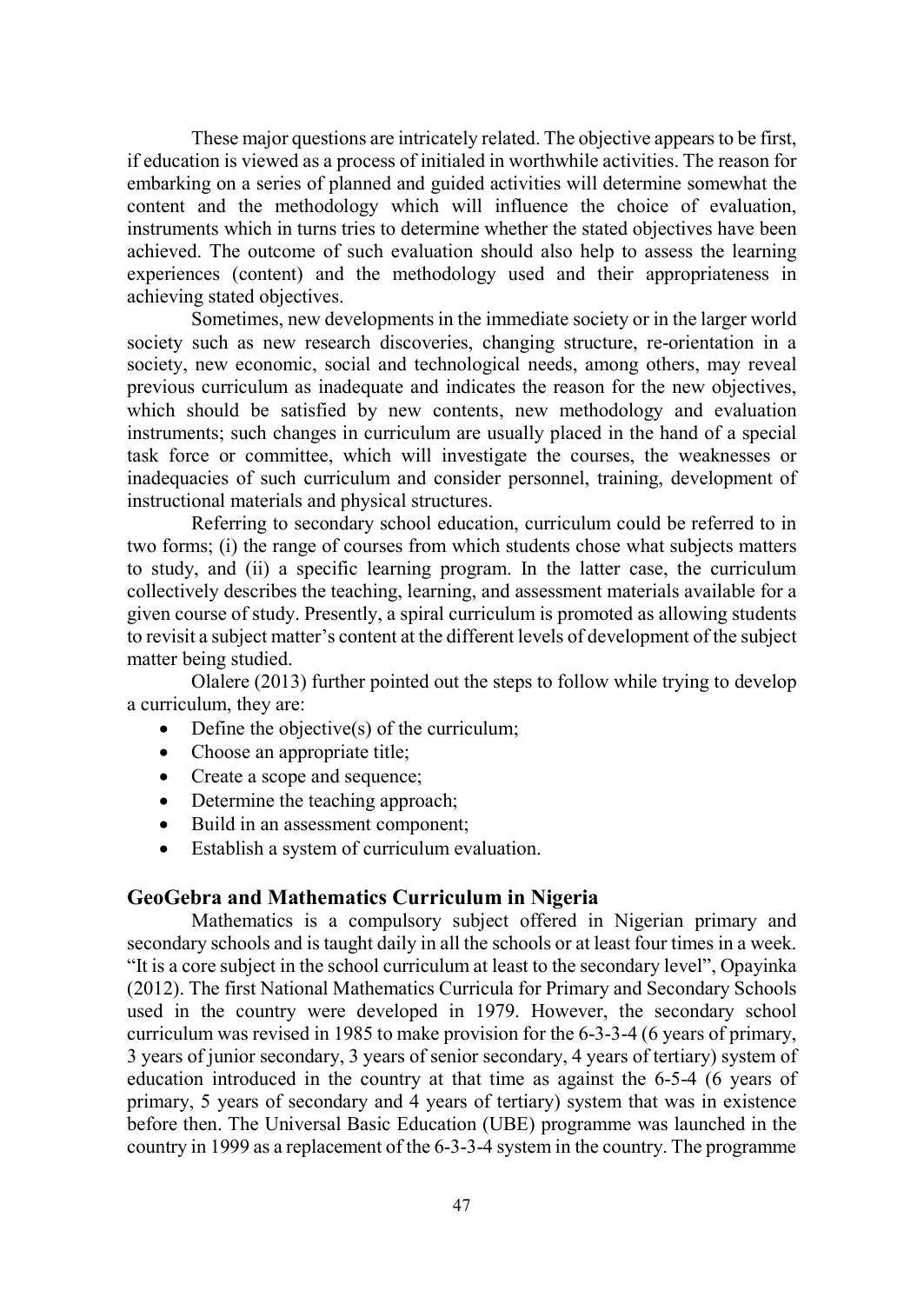consists of a 9-3-4 system and involves 6 years of primary school and 3 years of junior secondary school indicating 9 years of uninterrupted schooling. The introduction of the Universal Basic Education (UBE) was a move by the Nigerian Government to strive to attain the Millennium Development Goals (MDGs) and achieve the critical targets of the National Economic Empowerment and Development Strategies (NEEDS) which include value orientation, poverty eradication, job creation, wealth generation and empowering the citizens through education, (Okafor and Anaduaka, 2013).

 GeoGebra originated from Markus Hohenwarter's Master's thesis project in 2001 at the University of Salzburg, Austria, (Preiner, 2008). Since 2004, the number of visitors to GeoGebra's website (www.geogebra.org/wiki) has increased from 7000 per month to over half a million per month coming from 190 countries, (Hohenwarter and Lavicza, 2010). GeoGebra was included in the Curriculum of Romania (Europe) for the first time during 2010-2011 school year for students of XI-th level in Pedagogical High School (Antohe, 2010).

 "There are numerous GeoGebra workshops offered at various conferences as well as there will be at least seven specialised GeoGebra conferences in 2010 in Europe, North America, and Asia. Furthermore, owing to the good work of local GIs there are hundreds of well-trained (certified in most cases) GeoGebra trainers who support teachers in their communities" (Hohenwarter and Lavicza, 2010).

"The contents of the old curriculum (1985), was infused with elements of capital market studies, which carefully structured, resulting in the removal of obsolete topics and addition of modern topics that are relevant to the global world. The team that prepared the new curriculum made efforts to ensure that topics that will improve the mathematical competency of Nigerian children as well as prepare them for further and tertiary education are included" (FME, 2007).

"The curriculum reflects depth, appropriateness, and interrelatedness of the curricula contents. Also, emerging issues which covered value orientation, peace and dialogue, including human rights education, family life / HIV and AIDS education, entrepreneurial skills etcetera were infused into the relevant contents of the new Senior Secondary School Curriculum", Obioma (2007).

 It therefore became necessary that the existing curricula for primary and junior secondary school be reviewed and updated to fit into the 9-year Basic Education Programme. A New National Mathematics Curriculum for Basic Education in Nigeria emerged in 2007. Issues that relate to value orientation, peace and dialogue, human rights education, population and family life education, drug abuse, environmental degradation, entrepreneurial and ICT skills as well as HIV/AIDS education were then infused into the relevant contents of the curriculum to make it responsive to the needs of the Nigerian Child and the developmental needs of the country. Quantitative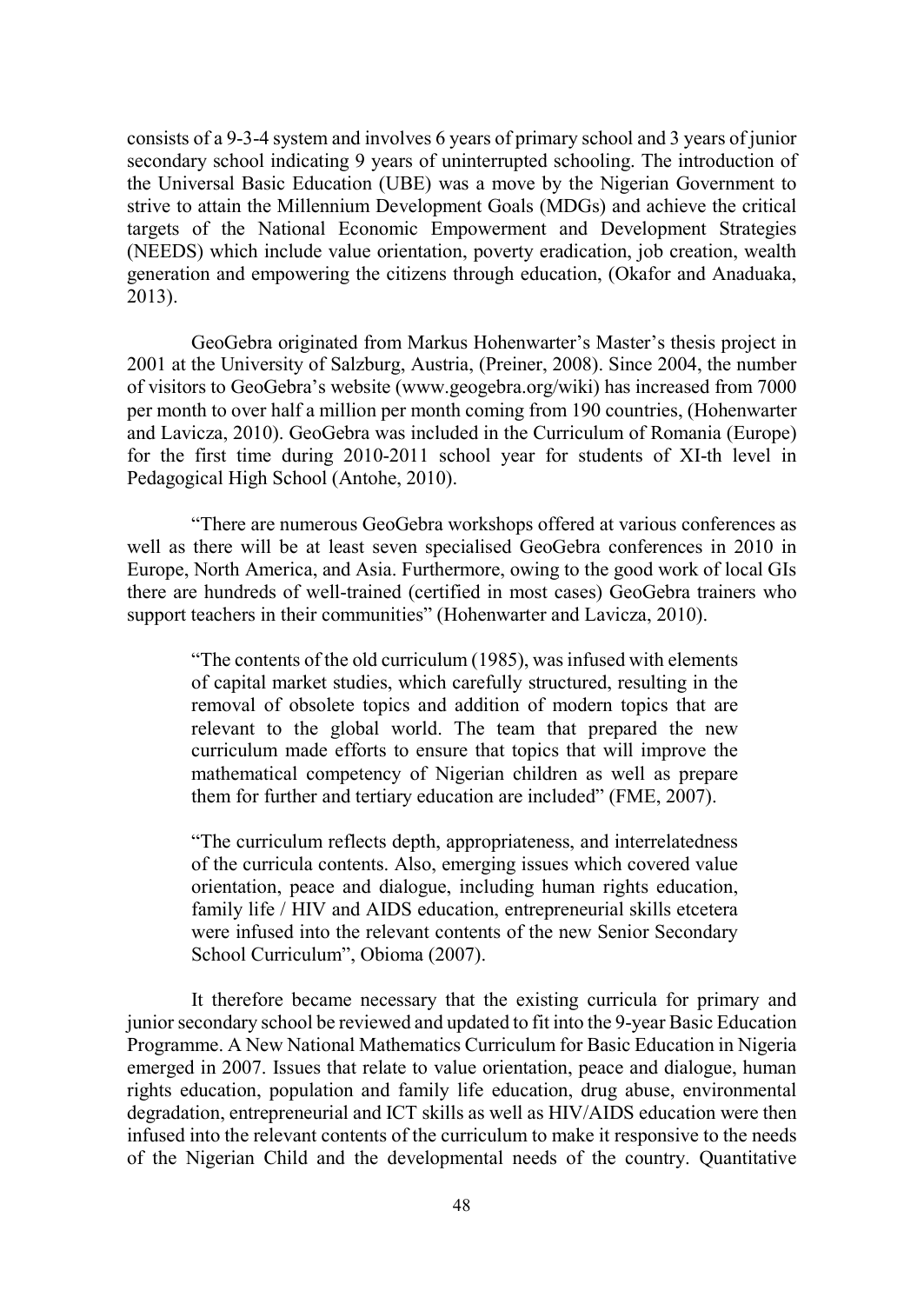reasoning problems as well as topics like transactions in the home and offices, computer applications, use of measures of central tendency to analyze information on drug abuse, HIV/AIDS and to show the importance of voting, were also included (Okafor and Anaduaka, 2013). In line with the above points, Ayeni (2012) agreed that "curriculum cannot be permanent and it must be reviewed from time to time especially in the light of new knowledge". GeoGebra could therefore be employed to achieve the aims and objectives of this new Mathematics curriculum since "the use of technology is becoming a substantial part of today's education", (Hohenwarter and Lavicza, 2010).

 The current Mathematics curriculum for senior secondary school could be summarized under the following five themes: Number and Numeration, Algebraic Processes, Geometry, Statistics and Introductory Calculus.

| YEAR        | <b>THEME</b>      | <b>TOPIC</b>                                  |
|-------------|-------------------|-----------------------------------------------|
| SSI         | Number<br>and     | - Number Base System                          |
|             | Numeration        | - Modular Arithmetic                          |
|             |                   | - Indices and Standard Form                   |
|             |                   | - Logarithms                                  |
|             |                   | - Sets                                        |
|             | Algebraic         | - Simple Equations and Variations             |
|             | Processes         | Graphical<br>Representation of<br>Quadratic   |
|             |                   | Equations                                     |
|             |                   | - Logical Reasoning                           |
|             | Geometry          | - Plane Geometry (Constructions)              |
|             |                   | - Proofs of Some Basic Theorems               |
|             |                   | - Trigonometry Ratios                         |
|             |                   | - Mensuration                                 |
|             | <b>Statistics</b> | - Data Presentation: Tallying                 |
|             |                   | - Graphical Presentation of Data              |
| <b>SSII</b> | Number<br>and     | - Logarithms                                  |
|             | Numeration        | - Approximation                               |
|             |                   | - Error Estimation                            |
|             |                   | - Sequence and Series                         |
|             | Algebraic         | - Quadratic Equations                         |
|             | Processes         | - Simultaneous Linear and Quadratic           |
|             |                   | Equations                                     |
|             |                   | - Gradient of a Curve                         |
|             |                   | - Logical Reasoning                           |
|             |                   | - Linear Inequalities                         |
|             |                   | - Algebraic Fractions                         |
|             | Geometry          | - Plane Geometry: Chord Properties and Circle |
|             |                   | Theorem                                       |
|             |                   | - Trigonometry                                |

|  | Table 1. Summary of the Current Mathematics Curriculum for Senior Secondary Schools |  |  |  |  |  |  |  |  |  |  |
|--|-------------------------------------------------------------------------------------|--|--|--|--|--|--|--|--|--|--|
|--|-------------------------------------------------------------------------------------|--|--|--|--|--|--|--|--|--|--|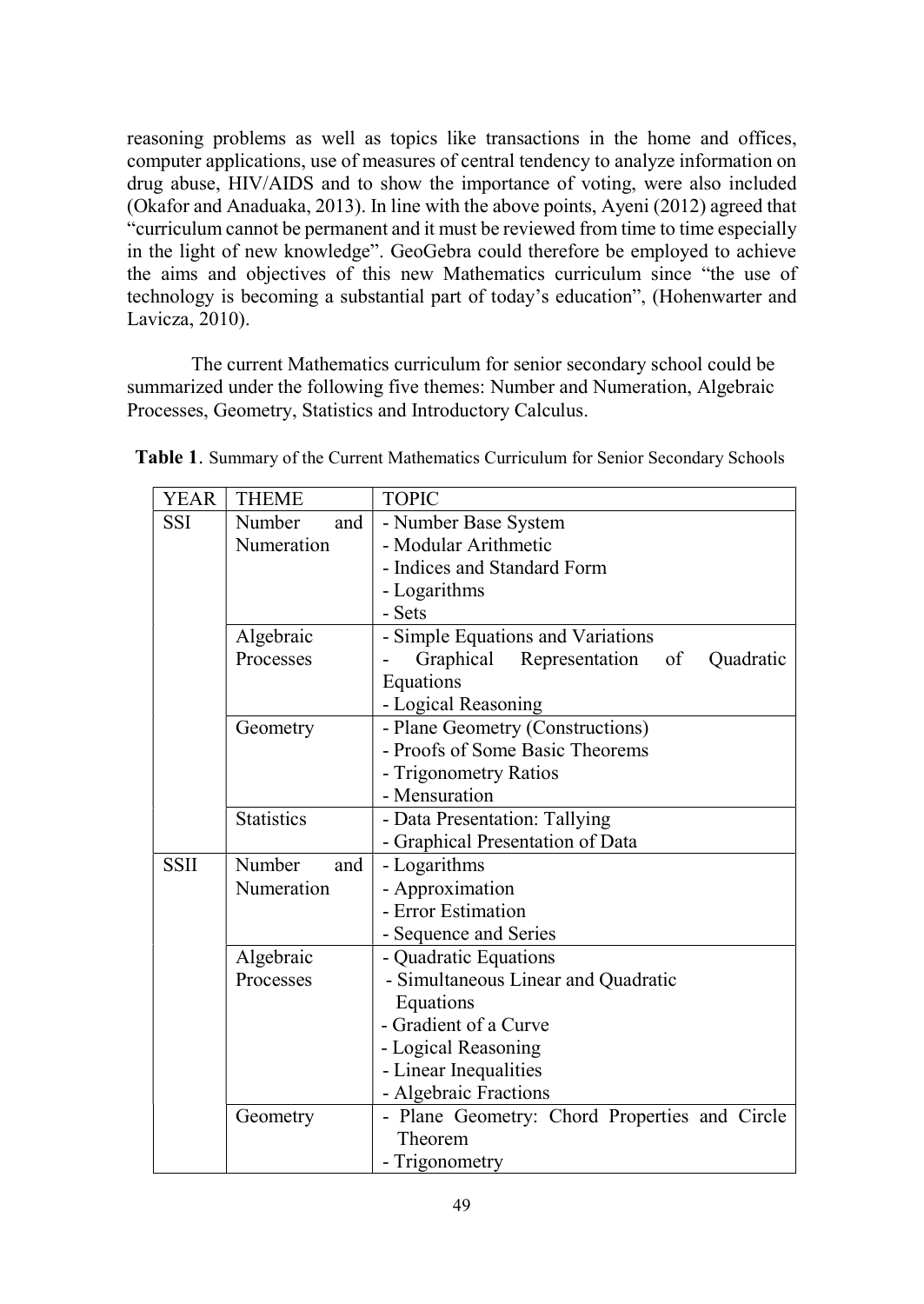|              |                   | - Bearings                                         |  |  |  |  |  |
|--------------|-------------------|----------------------------------------------------|--|--|--|--|--|
|              | <b>Statistics</b> | - Measures of Central Tendency and Dispersion for  |  |  |  |  |  |
|              |                   | <b>Ungrouped Data</b>                              |  |  |  |  |  |
|              |                   | - Histograms of Grouped Data                       |  |  |  |  |  |
|              |                   | - Cumulative Frequency Graph                       |  |  |  |  |  |
|              |                   | - Measures of Central Tendency for Grouped Data    |  |  |  |  |  |
|              |                   | - Probability                                      |  |  |  |  |  |
| <b>SSIII</b> | Number<br>and     | - Surds                                            |  |  |  |  |  |
|              | Numeration        | - Matrices and Determinants                        |  |  |  |  |  |
|              |                   | - Laws of Logarithms                               |  |  |  |  |  |
|              |                   | - Arithmetic of Finance                            |  |  |  |  |  |
|              | Algebraic         | - Application of Linear and Quadratic Equations to |  |  |  |  |  |
|              | Process           | Capital Market                                     |  |  |  |  |  |
|              | Geometry          | - Trigonometry Graphs of Trigonometric Ratios      |  |  |  |  |  |
|              |                   | - Surface Area and Volume of Sphere                |  |  |  |  |  |
|              |                   | - Longitude and Latitude                           |  |  |  |  |  |
|              |                   | - Coordinates Geometry of Straight Lines           |  |  |  |  |  |
|              | Introductory      | - Differentiation of Algebraic Functions           |  |  |  |  |  |
|              | Calculus          | - Integration of Algebraic Functions               |  |  |  |  |  |



Fig 1. Screen Shot of a GeoGebra Window (a)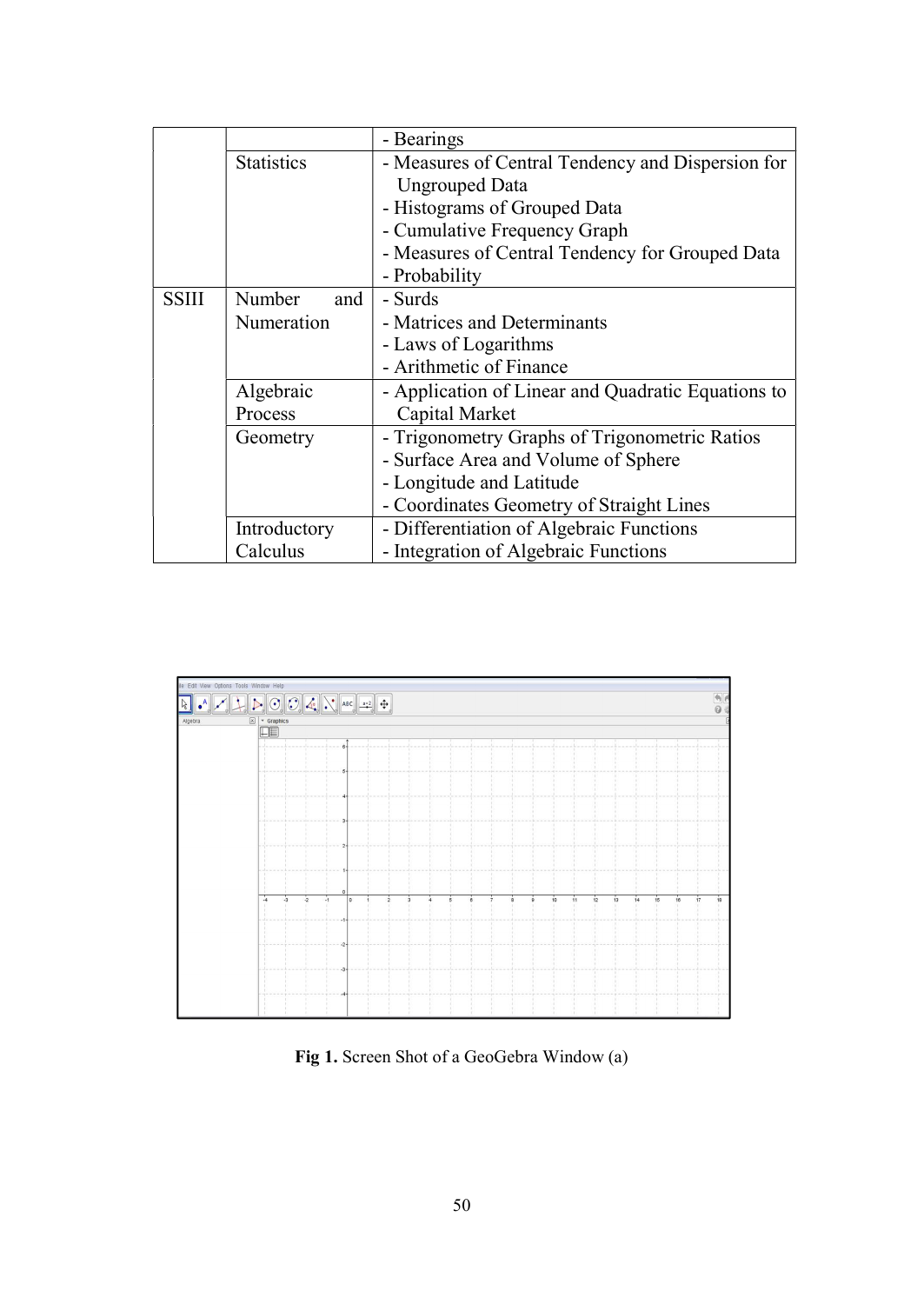

Fig 2. Screen Shot of a GeoGebra Window (b)

#### Acknowledgements

My appreciation goes to Ph.D. Prof. Antohe Valerian (Chief Editor) and other editors of this journal for the confidence they have in me.

#### References

●Anaduaka, U. S., Okafor, C. F. & Uche, S. (2013). Nigerian School Children and Mathematics Phobia: How the Mathematics Teacher Can Help. American Journal of Educational Research, 1 (7), 247 - 251. Retrieved from www.pubs.sciepub.com/.../abstract.html